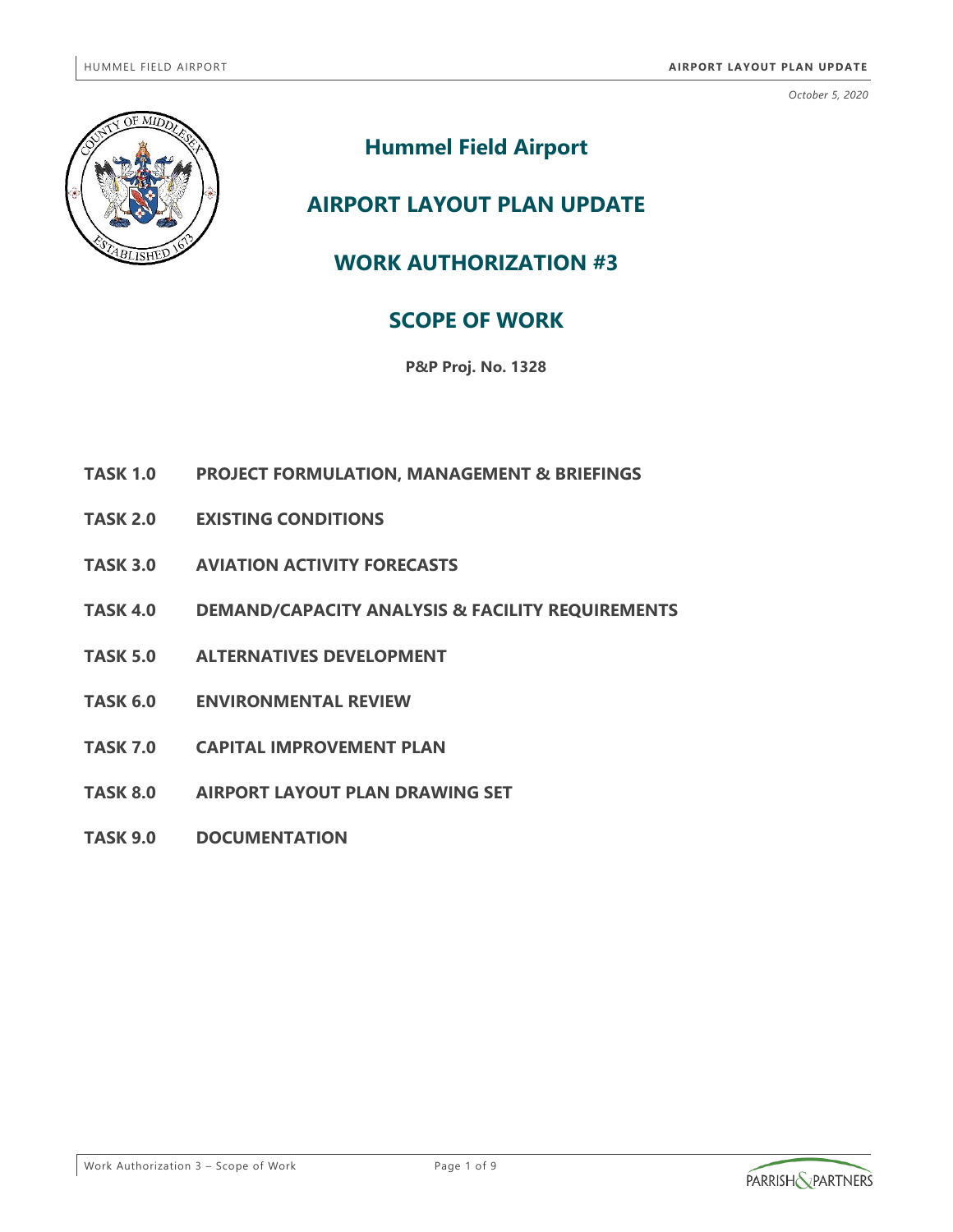

This scope of services identifies the various tasks necessary to update the existing Airport Layout Plan (ALP) Drawing Set and Narrative Report on file for the Hummel Field Airport (W75). By completing this scope of services, the documents required for Virginia Department of Aviation (DOAV) review and conditional approval of future airport development plans will be created.

This update will generally follow guidelines contained in FAA Advisory Circular (AC) 150/5070-6B, *Airport Master Plans*, *Chapter 10* "*Airport Layout Plan" and Appendix F "ALP Drawing Set"*, as well as standards outlined in AC 150/5300-13A, *Airport Design.* Further, this update will identify improvements necessary to accommodate aviation activity 20 years into the future and propose facility improvements necessary to accommodate that demand. An ALP Drawing Set and supporting Narrative Report will be the final products of this scope of services.

The previously completed Airport Development Feasibility Study will be utilized in the preparation of the Narrative Report, which will explain the reasoning behind and the important features of the ALP Drawing Set and document the planning standards used. The report will consist of the following sections:

- Existing Conditions,
- Aviation Activity Forecasts,
- Demand/Capacity & Facility Requirements,
- Alternatives Development,
- Environmental Overview,
- Capital Improvement Plan, and
- Airport Layout Plans.

The work efforts associated with this ALP Update are outlined below as tasks to this scope of services and are described in more detail in AC 150/5070-6B.

## **TASK 1.0 PROJECT FORMULATION, MANAGEMENT & BRIEFINGS**

Detailed descriptions of each item of work required for completion of the ALP drawing set and Narrative Report will be prepared for review by the AIRPORT SPONSOR. Guidelines provided by the AIRPORT SPONSOR and DOAV will be integrated into the final work product. A detailed task-by-task itemization of the project budget and schedule will be provided to the AIRPORT SPONSOR. Final draft copies of the work program, including scope, budget and schedule of major milestones, will be prepared and delivered to the AIRPORT SPONSOR. The final product of this task will be a scope of services, budget and project schedule which will be attached and made a part of the project contract documents.

This scope does not include the CONSULTANT conducting a project briefing.

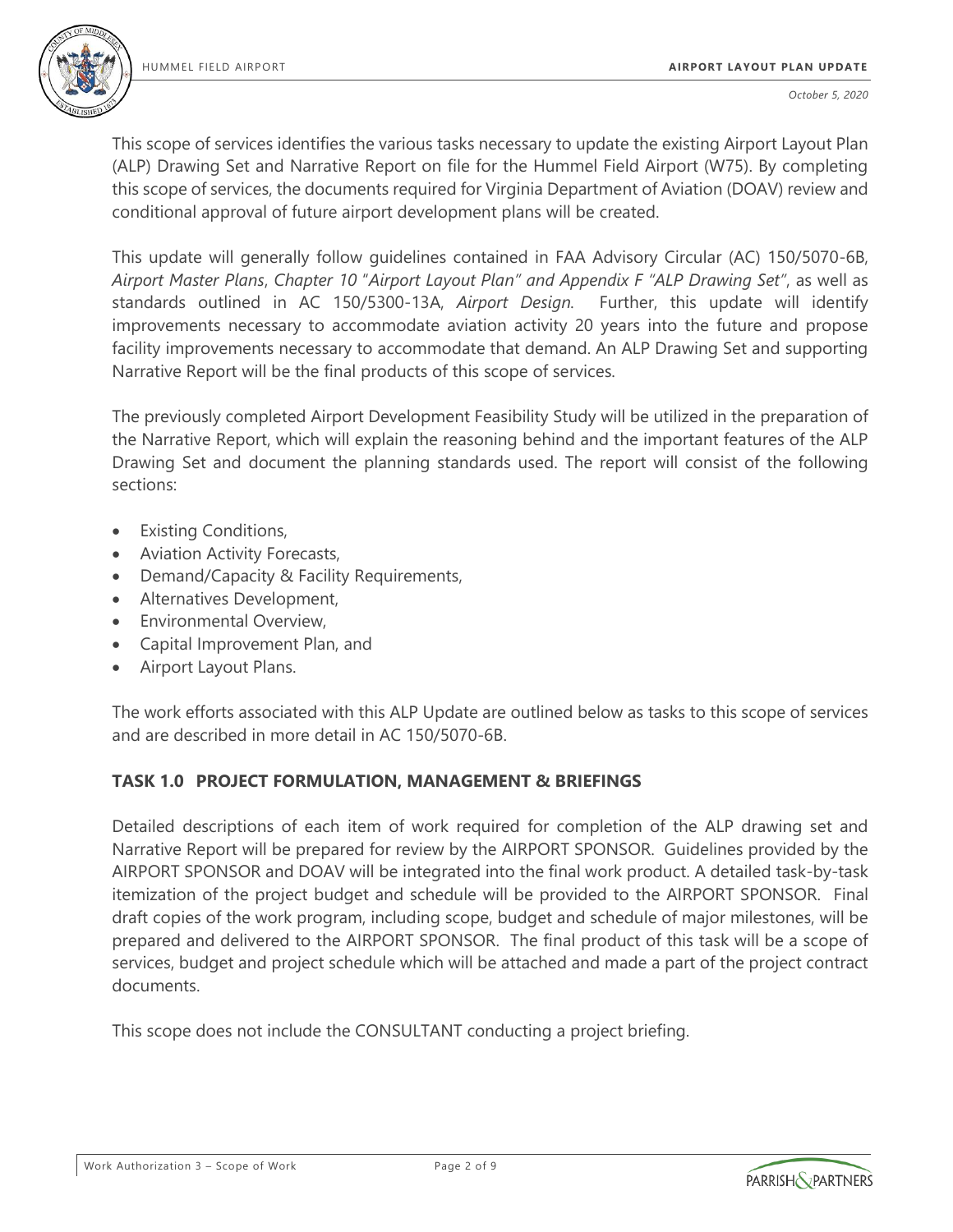

The CONSULTANT will designate a Project Manager to coordinate and manage day-to-day activities of the project and to ensure that the project is completed in a professional manner to the satisfaction of the AIRPORT SPONSOR and DOAV. The Project Manager will coordinate directly with the designated AIRPORT SPONSOR representative on scope execution, work product quality, schedule milestones, and the need for supporting information and data essential to the Project's completion. The CONSULTANT will evaluate if meetings are necessary and if deemed appropriate will assure that meetings achieve the objectives of the AIRPORT SPONSOR and DOAV and that prepared agendas, supporting materials, and minutes are provided in a timely manner. Regular monthly project status reports are not included with this scope of work. If deemed necessary, an additional amendment will be coordinated to cover meetings and or monthly project updates.

Over the course of the ALP Update execution, the CONSULTANT will coordinate reviews with the AIRPORT SPONSOR to provide status and findings/recommendations of the ALP Update and its various components. Oral and written comments shall be noted and incorporated within the ALP Update Narrative Report as appropriate.

#### **TASK 2.0 EXISTING CONDITIONS**

Pertinent data from the FAA, DOAV, the AIRPORT SPONSOR and other available sources will be collected and compiled. This will include data relative to the Hummel Field Airport and the surrounding communities. Data may include land use patterns, approved zoning, regulations, rightsof-way, etc. Previously captured and prepared aerial imagery will be utilized throughout the Project, if available. Otherwise imagery available through AutoCAD will be utilized. Updated planimetrics and topographic data, compliant with AC 150/5300-18B standards, will NOT be collected as a part of this project.

Existing documents from previous planning studies and airport records, as provided by AIRPORT SPONSOR, including data pertaining to tenants and their activities, based aircraft, historic aviation activity, construction programs, DOAV Grants and financial information will be utilized and incorporated into the narrative report. Additionally, where available, records and documentation from DOAV will be reviewed for relevancy.

An independent data collection process in support of an environmental overview or other items is not included with this scope; however, a detailed environmental impact review (EIR) determining potential impacts as a result of potential changes at the Airport, is expected to be included under separate cover through a separate work authorization.

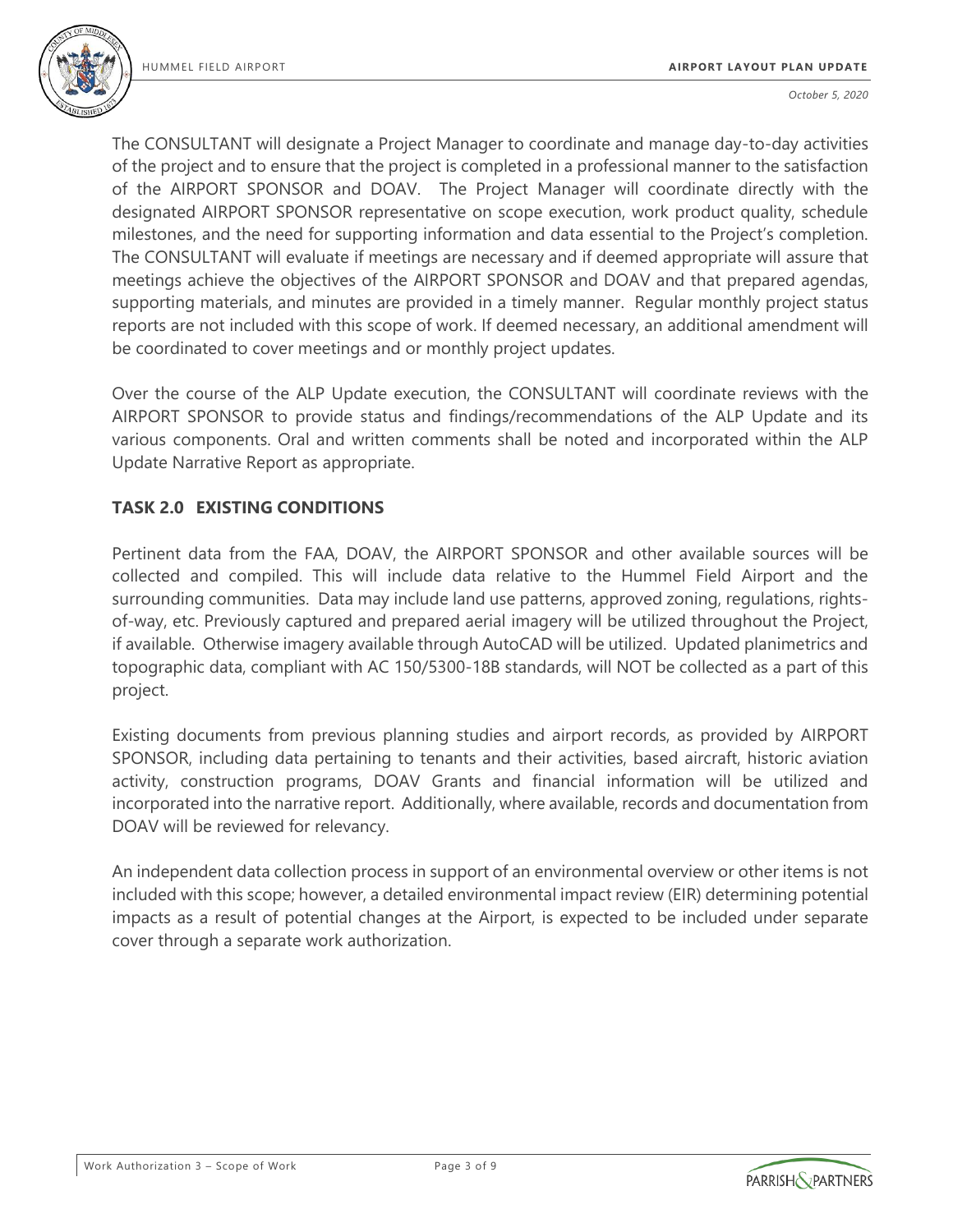

The CONSULTANT will utilize inventory data and other pertinent DOAV information, including an examination of plans, FAA Form 5010, construction drawings, lease documents, utility information and other relevant documents, as provided by the AIRPORT SPONSOR. An on-site visual inspection of major components of the Airport will NOT be performed. If deemed necessary, to be coordinated under separate amendment, an examination could include a determination of the facility's use, type, approximate size and condition, adequacy, and extent to which it meets or exceeds FAA standards. The facilities that are typically evaluated and included on an ALP, which could be inventoried, and the data provided include the following:

- Terminal building facilities;
- Fixed Base Operator (FBO) services;
- Aircraft storage facilities;
- Fuel facilities;
- Airport access roads and auto parking;
- Perimeter security fencing and access gates;
- Airport maintenance facilities and equipment; and
- Documents related to airport property ownership.

The above described elements as well as the following information will be collected from airport records as well as the April 30, 2019 Airport Development Feasibility Study:

- Airfield pavements (runways and taxiways)
- Airfield geometry
- Airfield signage and markings
- Airfield Lighting, Navigational Aids, and other pilot aids

*Airport Boundary Survey* – The CONSULTANT will collect available historical property boundary information from AIRPORT SPONSOR records and utilize prior ALP Property Map data, as appropriate. Following the records search, the CONSULTANT will conduct a records search of absent parcel information for any Airport land holdings, through the County Tax Assessors office, via online search. The data collection will include any knowledge or documentation which supports the description of existing rights-of-way, easements and other agreements of record which may have an impact on airport property or important to airport operations. Data attempted to be collected shall include: legal property description, total acreage, date of purchase or transfer, seller's name, applicable grant funding utilized, and any noted incumbrancers. Following electronic data collection, an actual field survey of those items will NOT be performed. If needed, and coordinated under a separate contract, the CONSULTANT will recover property monuments, locate boundary comers, re-set corners, as required, and produce a boundary map of airport property that will be signed and sealed and will be recordable in the Commonwealth of Virginia. The map would also reference adjoiners of record and adjoining information listed in table form on the face of the plat. All data collected and surveys conducted will be utilized in compiling an updated Airport Property Map and shall reflect known rights-of-way, easements, and identified special conditions or restrictions, as per available data.

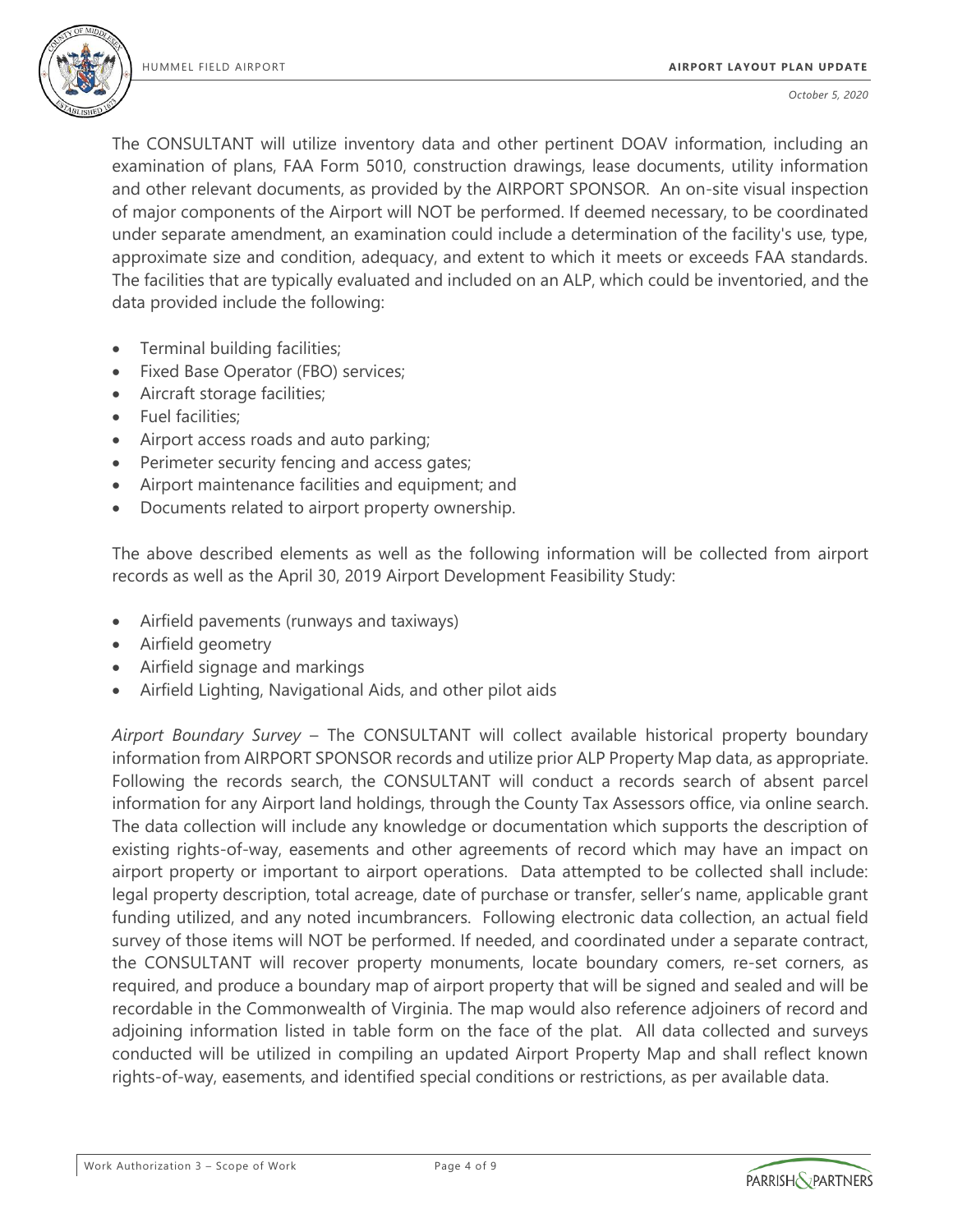

## **TASK 3.0 AVIATION ACTIVITY FORECASTS**

Typical tasks associated with aviation activity and forecasts include socioeconomic projections, past trends, and existing DOAV forecasts. The CONSULTANT will incorporate pertinent DOAV State Aviation System Plan projections, and other published forecasts such as population growth as a baseline for a 20-year aviation activity forecast.

Forecasts of aviation activity projected for the Airport are NOT included with this scope, though are typically prepared in 5-year intervals for a 20-year planning period. The analysis would result in either the re-validation of a past forecast or the establishment of updated forecasts including:

- Based aircraft by type and quantity;
- Local/itinerant and total operations by type and quantity;
- Identification of existing and future critical aircraft; and
- Pilot/passenger activity on an annualized and peak period basis.

Existing information on operations and critical aircraft will be extracted from the April 30, 2019 Airport Development Feasibility Study and other available DOAV data.

A working paper summarizing Tasks 2.0 and 3.0 is NOT included with this scope.

#### **TASK 4.0 DEMAND/CAPACITY ANALYSIS & FACILITY REQUIREMENTS**

The appropriate airport design standards as defined in the FAA AC 150/5300-13A, *Airport Design*; Federal Aviation Regulation (FAR) Part 77; and other FAA ACs and Orders as appropriate, will be extracted from the Airport Development Feasibility Study and other available sources. This task will incorporate available project data considering the following requirements:

- Pavement needs and strength required;
- Runway and taxiway separation standards, including safety margins and Runway Protection Zone;
- FAR Part 77 Imaginary Surfaces; and,
- Instrument approach, navigational aids, and lighting needs.
- Runway length and width;
- Taxiway widths and overall geometry;

This scope includes evaluation of the potential impacts of proposed runway realignment development. The narrative report will include a summary description of potential impacts associated with a realignment to the existing runway. Additional facilities analysis and evaluation is NOT included with this scope.

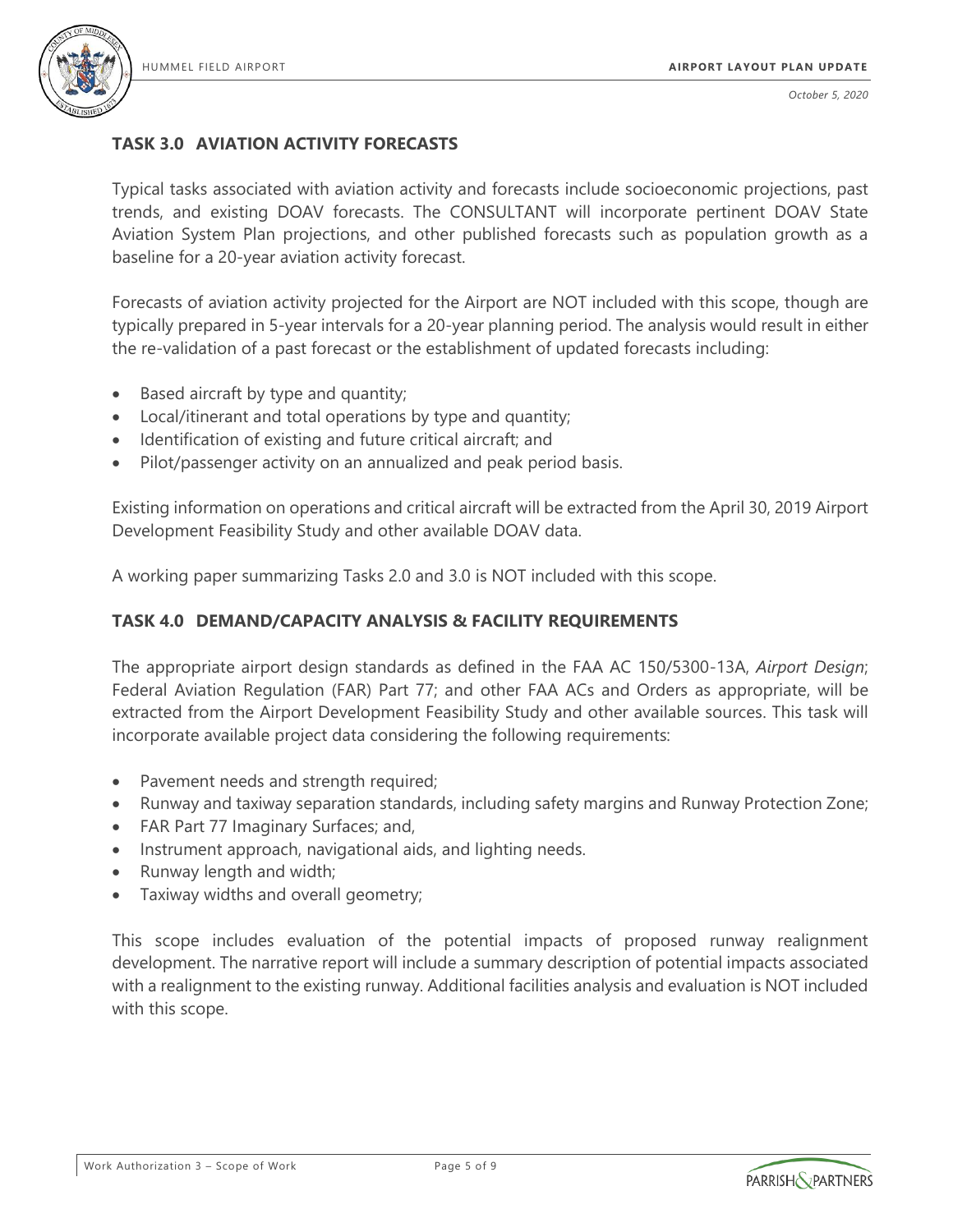

## **TASK 5.0 ALTERNATIVES DEVELOPMENT**

Alternative development layouts will NOT be produced by the CONSULTANT as a part of this scope. If deemed necessary, and coordinated under separate contract, an alternatives analysis can be completed depending on the findings of the facility requirements and based on known needs by the AIRPORT SPONSOR. The alternatives developed would comply with the applicable FAA and/or DOAV design standards. The preferred runway/taxiway alternative from the runway realignment study (Airport Development Feasibility Study) shall be utilized as the selected airfield alternative and will be incorporated into the narrative report.

## **TASK 6.0 ENVIRONMENTAL REVIEW**

The purpose of this analysis is to identify environmental issues that may subsequently become factors in the feasibility of proposed development at W75 and evaluate them to a level of detail sufficient to establish that they will not constrain the plans. The level of analysis is intended to be broad-based and qualitative.

Early coordination and review of key environmental issues typically begins under Task 2.0. The analysis would cover the following points: (1) a description of the proposed airport development program and reasons for the program and (2) a description of potential environmental effects of the program. In accordance with the guidelines established in FAA Orders 1050.1 (current version) and 5050.4B, probable impact categories on or near the Airport shall be reviewed by the CONSULTANT. As a part of this review and evaluation, the CONSULTANT will review pertinent Commonwealth of Virginia and local government environmental regulations and requirements for potential recommended development projects as well as information on environmental issues that warrant more detailed NEPA analysis, although such analysis is outside this scope of services.

This scope includes utilization and incorporation of the noise data from the Airport Development Feasibility Study for the preparation of a noise contour map as well as a written description to be included in the narrative report to outline the findings and assumptions utilized during the noise evaluation. A detailed assessment of aircraft noise and the preparation of an updated noise contour map, based on full aerial survey, utilizing the Day-Night Average Sound level (DNL) is NOT included with this scope, but can be provided under separate contract by utilizing INM Software for the base year (2019) and 20-year planning horizon (2039).

## **TASK 7.0 CAPITAL IMPROVEMENT PLAN**

This task will refine the Airport's Capital Improvement Plan (CIP) to include project phasing associated with the runway realignment. Preparation of a detailed five-year program or the 20-year CIP will NOT be included in the Narrative Report. An assessment of funding eligibility, strategies, or scenarios is not included with this scope.

The costs associated with the runway realignment and taxiway system will be extracted from the April 30, 2019 Airport Development Feasibility Study.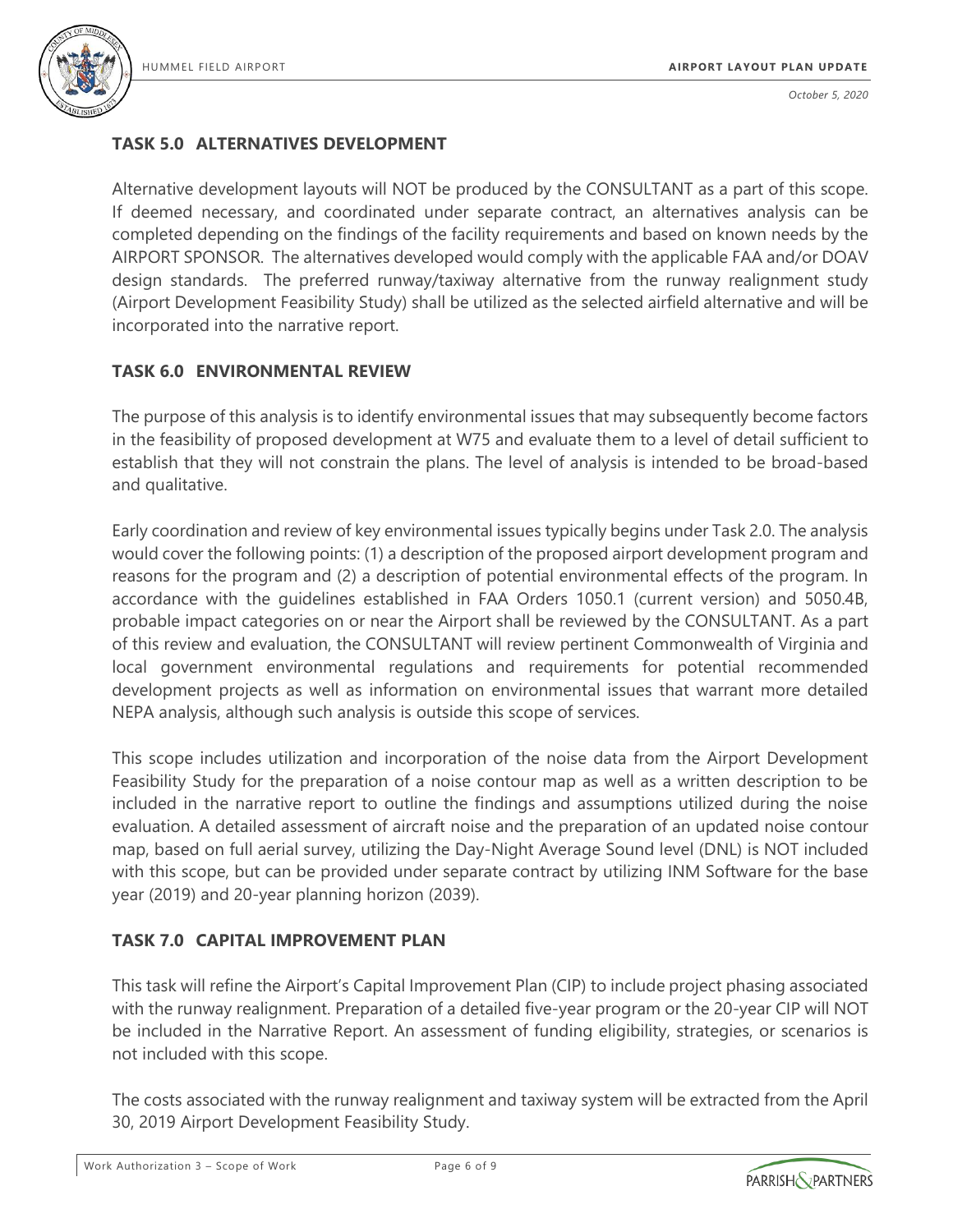

## **TASK 8.0 AIRPORT LAYOUT PLAN DRAWING SET**

The ALP set will be prepared in both a digital AutoCAD and hardcopy formats (1/2-size as well as fullsize drawings). The drawings delivered will meet FAA guidelines specified in AC 150/5070-6B, *Airport Master Plans*, Chapter 10 "Airport Layout Plan" and Appendix F "ALP Drawing Set", as well as standards outlined in AC 150/5300-13A, *Airport Design*. The submitted sheets will adhere to Standard Operating Procedures (SOPs) 2.00 *Standard Procedure for FAA Review and Approval of Airport Layout Plans (ALPs)*, and their respective checklists. The drawings will be prepared utilizing provided aerial mapping and obstruction identification. No new obstruction mapping will be conducted as a part of this project. Shading and other techniques will be utilized to indicate the phasing of airport improvement projects during the planning horizon. Other available data may be included where available. The twelve (12) drawings typically included in an ALP drawing set are as follows:

- Title Sheet
- Airport Data Sheet
- Airport Layout Plan Drawing (2 one existing, and one future/ultimate)
- Airport Airspace Drawings (2 assumes extensive depiction of obstructions)
- Inner Approach Surface Drawings (2 one per runway end)
- Runway Departure Surface Drawing
- Terminal Area Drawing
- Land Use Drawing
- Airport Property Map

The following briefly describes each sheet and its contents:

- *Title Sheet* This sheet serves as the plan set cover sheet and provides information to include the airport name, owner/operator, location, and plan set preparer. An index of drawings, graphic representations of the airport location (Scale 1"=500,000"), and airport vicinity (Scale 1"=24,000") will also be presented on the title sheet.
- *Airport Data Sheet Drawing*  This sheet will contain basic airport, runway, and taxiway data tables, as well as wind data including the All-Weather, IFR, and VFR Wind Roses. Data tables will present existing, future, and ultimate conditions, where appropriate.
- *Airport Layout Plan Drawings* The ALP will be prepared to reflect updated physical features, location of airfield facilities (runway, taxiways, NAVAIDs), existing terminal area and general aviation facilities. The second sheet will present development of alternatives and future facilities, which will be based on short, intermediate, and long-range requirements which incorporate both airside and landside requirements.

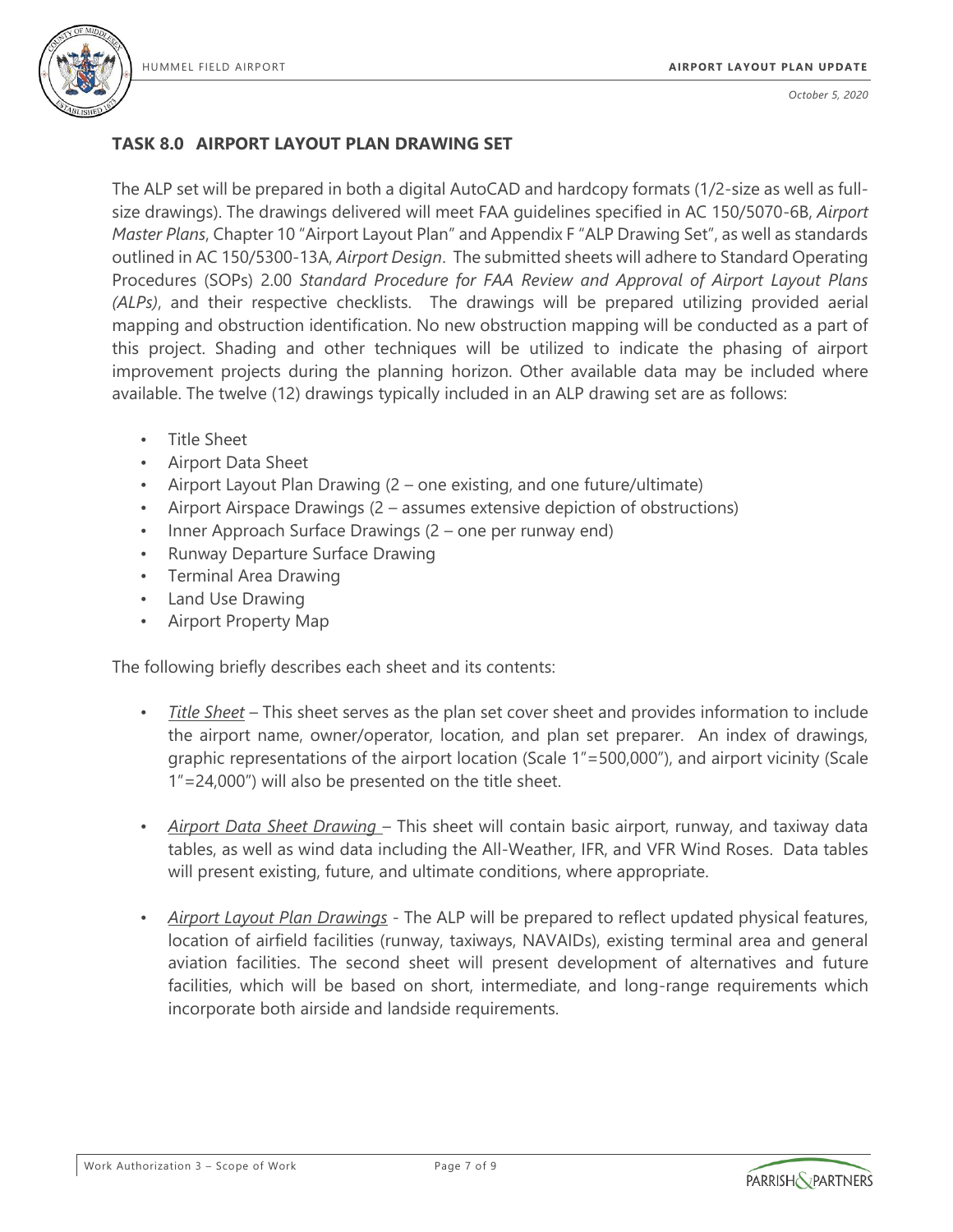

- *Airport Airspace Drawings* Utilizing current known obstructions, previous ALP documents, and visual inspections, the CONSULTANT will prepare a FAR Part 77 drawing. This drawing shows a plan view of all FAR Part 77 imaginary surfaces in the vicinity of the Airport. If known obstructions exist, they will be listed, the amount of penetration determined, and their proposed disposition will be identified. Field surveys to accurately identify specific elevations or heights of obstructions are not a part of this Project. USGS quadrangle maps, or equivalent, will be utilized as the basemap for this drawing. The drawing will show the existing and future full approach profile for Runway 01-19. Only obstruction data (collected under a separate contract) within the runway approach will be utilized – full airspace analysis was not performed under this contract. No additional obstruction survey will be conducted.
- *Inner Approach Surface Drawings* The inner approach surface drawings, one per runway end, will be prepared to illustrate at a greater level of detail the existing and future approach slopes and controlling surfaces in close proximity to each runway end. The CONSULTANT will prepare the Drawing showing plan and profile views of the inner portions of approaches. If obstructions exist, the CONSULTANT shall include obstruction identification tables and shall include a plan for obstruction removal. Only obstruction data (collected under a separate contract) within the runway approach will be utilized – full airspace analysis was not performed under this contract. No additional obstruction survey will be conducted.
- *Runway Departure Surface Drawing* This drawing depicts the applicable departure surfaces as defined in AC 150/5300-13A. The surfaces are shown for runway end(s) designated for instrument departures, whereby a 40:1 surface is utilized for instrument procedure runways to a distance 10,200' beyond the runway threshold. Only obstruction data (collected under a separate contract) within the runway approach will be utilized – full airspace analysis was not performed under this contract. No additional obstruction survey will be conducted.
- *Terminal Area Drawing* A terminal area plan will be developed that reflects recommended development of future terminal area general aviation facility needs on the Airport. This drawing will include both airside and landside needs as appropriate, and may include surface access, perimeter fencing, auto parking, access, terminal buildings, future hangar locations, and future aircraft parking.
- *Land Use Drawing* This drawing will show land use on the Airport and in areas in close proximity to the Airport that are normally associated with runway approaches and are affected by Airport noise or limitations defined by FAR Part 77. Within the airport boundaries, existing and future space utilization for facilities will be depicted. Off-Airport land use plans obtained during data collection will show existing and proposed future land uses and zoning, as appropriate, in areas affected by the Airport. The CONSULTANT shall include a newly generated 65 DNL noise contour, as appropriate.